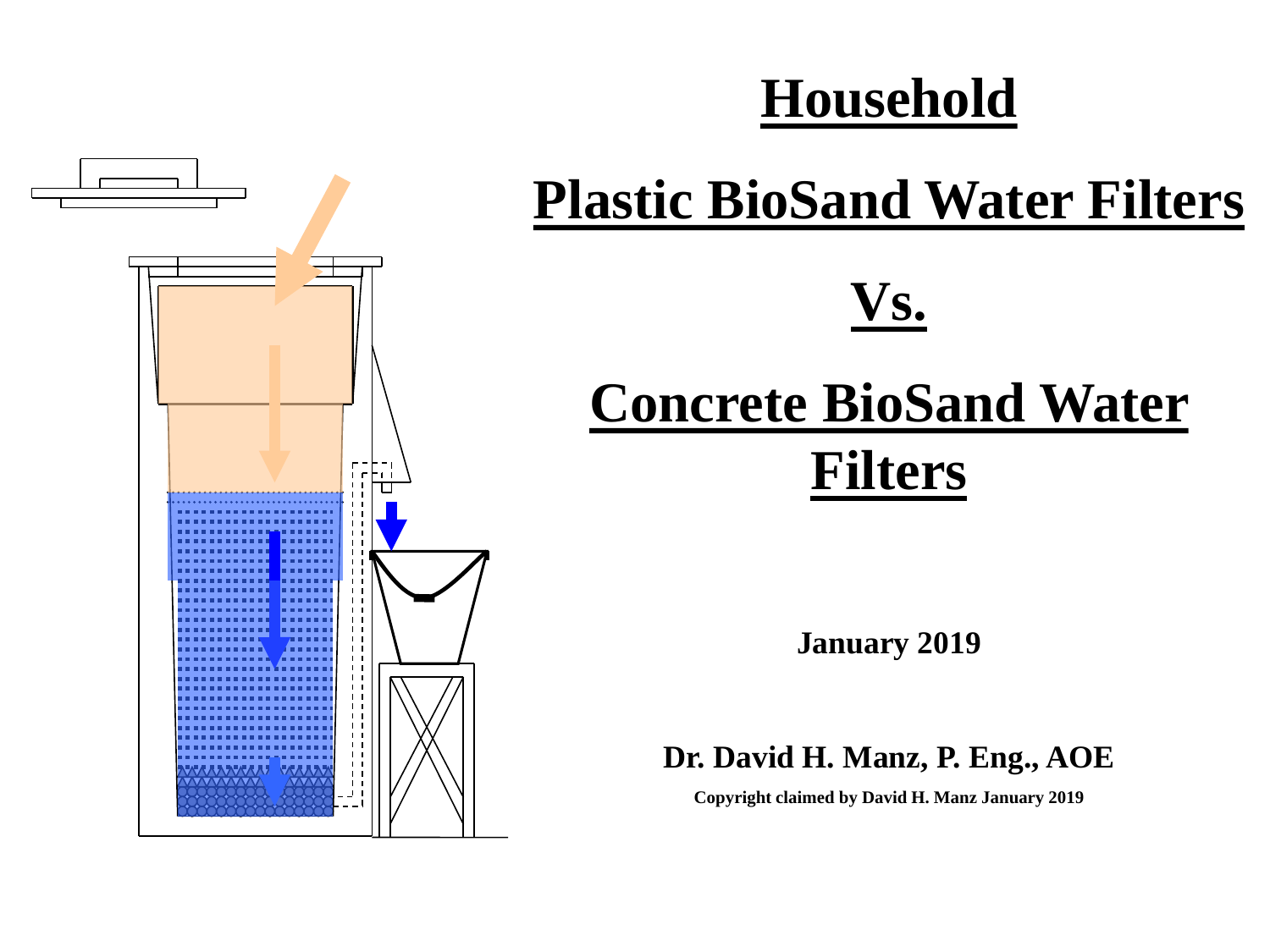#### **Facts:**

- **1. The household concrete BioSand Water Filter and the household plastic BioSand Water Filter perform identically when correctly installed, commissioned, operated and maintained.**
- **2. The plastic version of the BioSand Water Filter (such as the Cabin Clean Water Filter) is intended to be manufactured and distributed on a very large scale to reach, in a timely fashion, the billions of people around the world who need safe drinking water.**
- **3. The greatest advantage of the concrete version of the household BioSand Water Filter over the plastic version is the very low capital cost to establish manufacturing facilities. This has allowed individuals and organizations the ability to take the technology to the remotest part of the world – with very good quality control.**
- **4. The greatest disadvantage of the concrete version of the household BioSand Water Filter over the plastic version is that the manufacturing process is very slow.**